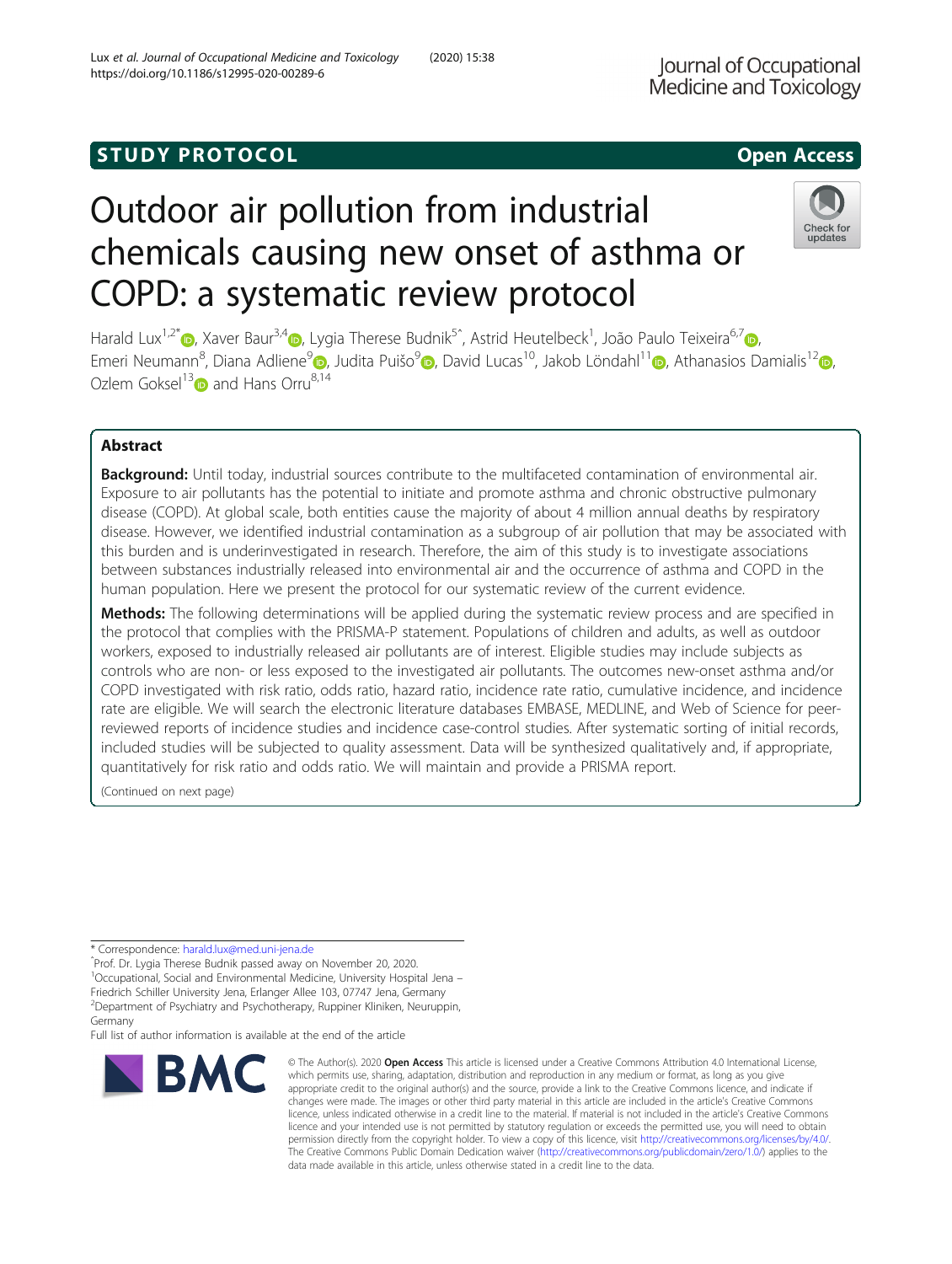# (Continued from previous page)

Discussion: Results of this systematic review may indicate alterations of incidence and risk of asthma and/or COPD in populations within industrial exposure radiuses including outdoor workplaces. Specific causal substances and compositions will be identified, but results will depend on the exposure assessment of the eligible studies. Our approach covers effects of industrial contributions to overall air pollution if studies reportedly attribute investigated emissions to industry. Results of this study may raise the question wether the available higher-level evidence sufficiently covers the current scale of industrial exposure scenarios and their potential harm to respiratory health.

Trial registration: This protocol was registered in PROSPERO, registration number [CRD42020151573](https://www.crd.york.ac.uk/prospero/display_record.php?RecordID=151573).

Keywords: Chronic obstructive pulmonary disease, Outdoor exposure, Occupational exposure, Air pollution, Systematic literature review, Respiratory disease, Inhaled particles

This protocol bases on the guideline of PRISMA-P [[1\]](#page-8-0).

# Administrative information

# **Registration**

This protocol was registered in PROSPERO under the registration number CRD42020151573.

#### Amendments

Amendments of the protocol will be described and documented in PROSPERO and in the PRISMA-report [\[2](#page-8-0)]. We will provide the report to the reader as [supplemen](#page-8-0)[tary material](#page-8-0) of the final systematic review article.

# Support

# Sources

This systematic review is funded by EU-COST Action DiMoPEx (funding reference number CA-15129; to LTB). The COST action is supported by the EU Framework Programme Horizon 2020. HO's work is supported by the Estonian Ministry of Education and Research Grant IUT34–17. JL's contribution is funded within a project by the Swedish Research Council for Health, Working Life and Welfare (FORTE, number 2017– 00690).

# Role of funder

We planned two short-term scientific missions financed by EU-COST. The two authors receiving the grants will carry out tasks in the process of this systematic review.

The chair of EU-COST Action DiMoPEx LTB participated in the preparation of the protocol.

# Introduction

# Rationale

According to the World Health Organization 41 million people died from noncommunicable diseases (NCD) worldwide in 2016 which represents 71% of all global deaths [[3](#page-8-0)]. The respiratory tract belongs to the mostly involved organs. In particular, asthma and COPD had the major impact on the overall worldwide mortality of 4.2 million caused by respiratory diseases in 2008 [\[4](#page-8-0)].

Besides mortality, the chronic nature of asthma and COPD causes considerable morbidity. 6.62 million disability-adjusted life years (DALY) for COPD alone worldwide in 2012 [[5\]](#page-8-0) indicate an immense socioeconomic impact of noncommunicable respiratory diseases.

Environmental air pollution contributes to this huge burden through the initiation and promotion of respiratory diseases that are leading causes of death [\[4](#page-8-0)].

An important cause of these NCDs is industrial air pollution. However, its quantity and compositions vary considerably by localization. As an example, living in the proximity to industrial facilities seems to be an adverse condition. Higher morbidity for newonset asthma in the general population is reported for children who live near petrochemical production facilities [[6](#page-8-0)]. Furthermore, the impact of outdoor  $NO<sub>2</sub>$ ,  $PM<sub>2.5</sub>$  and black carbon on childhood asthma incidence is estimated to be significant [\[7](#page-8-0)]. A metaanalysis demonstrated statistically significant associations for traffic-related air pollution and risk of asthma development in children [\[8](#page-8-0)]. Besides traffic, industrial processes including oil and energy production can release considerable amounts of contributing hazardous and different pollutants.

COPD alone was considered responsible for 242.250 deaths worldwide due to ambient air pollution in 2012 [[5\]](#page-8-0). This highlighted the necessity for the detection of different origins of airborne environmental exposure and its particular respiratory health effects.

Furthermore, the occupational population is confronted with specific risks for both asthma and COPD [[9,](#page-8-0) [10](#page-8-0)]. Diisocyanates, formaldehyde, anhydrides and metal salts are examples for airborne chemicals that induce asthma and sometimes COPD [[11\]](#page-9-0). Moreover, inorganic or organic dust or fumes, e.g., mine and cement dust, trigger COPD [\[11](#page-9-0)].

Residents and workers in the micro-environments of outdoor occupations, such as harbors or petrochemical sites, can be close to these and other potentially causal agents. Certain exposures are similarly present in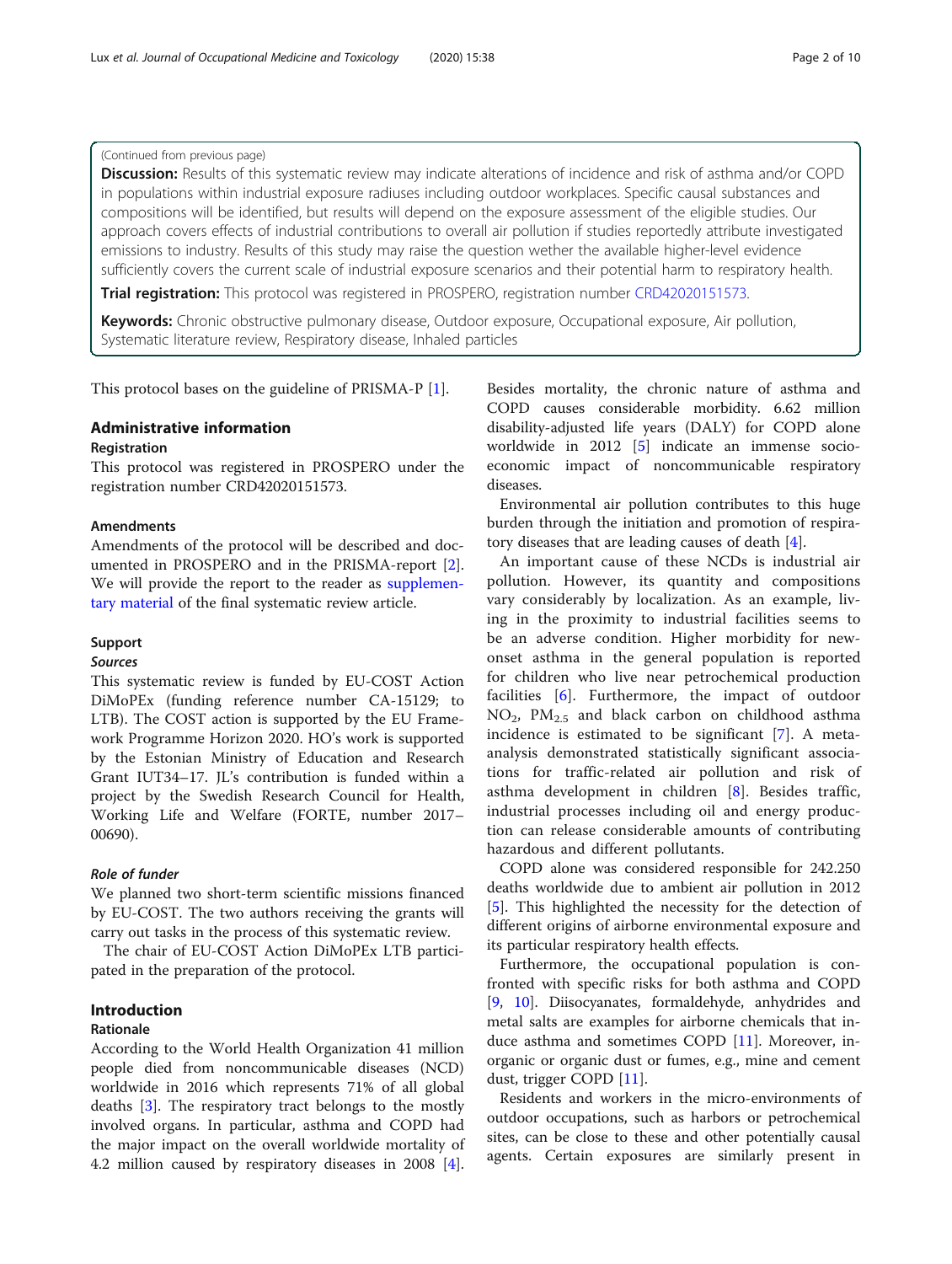industrial workplaces and their neighborhood, sometimes also in the general environment. Evidence from outdoor occupational settings provides important information about possible respiratory health risks for the general population.

So far, a comprehensive systematic review of the current contribution of airborne industrial agents to the morbidity of asthma and COPD has been lacking; the adverse effects of these agents on respiratory health require further investigation.

The hypothesis is that exposure to environmental industrial air pollution causes new-onset asthma and/or COPD in the general population of adults and children. There is also evidence that several environmentally released substances cause new-onset asthma and/or COPD in outdoor occupational settings (e.g., near harbors or petrochemical sites), where these substances can occur in high concentrations.

Depending on the extent of studies that will be detected according to this protocol, the publication may be split in two separate articles for COPD and asthma.

# **Objectives**

This systematic review aims at evaluating the evidence of the effect of outdoor industrial air pollution on the occurrence of new-onset asthma and COPD. We refer to PECO, the PICO [[12](#page-9-0)] approach adapted to studies on exposure effects for the structure of our review questions.

- 1. Are adults and/or children of the general population who are exposed to industrial environmental air pollution at a higher risk of newonset asthma than adults and/or children in control groups comprising subjects who are not exposed or less exposed to this pollution?
- 2. Which are the industrially released airborne substances in environmental air that may cause asthma?
- 3. Are adults with outdoor occupational exposure to the substances that are investigated in the general population at a higher risk of new-onset asthma than adults in control groups comprising subjects who are not exposed or less exposed to this pollution?
- 4. Are adults and/or children of the general population who are exposed to industrial environmental air pollution at a higher risk of newonset COPD than adults and/or children in control groups comprising subjects who are not exposed or less exposed to this pollution?
- 5. Which are the industrially released airborne substances in environmental air that may cause COPD?

6. Are adults with outdoor occupational exposure to the substances that are investigated in the general population at a higher risk of new-onset COPD than adults in control groups comprising subjects who are not exposed or less exposed to this pollution?

# Population

The population includes adults and children in the environmental field and workers in outdoor occupational settings.

#### Exposure

The exposure is industrially caused environmental airborne chemicals. Exposure in outdoor occupational settings is of interest, when an effect on the population in the general environment was investigated.

#### Comparison

The accepted comparator will be humans who are not exposed or who are exposed to lower levels of airborne substances than exposed subjects are. With the broad range of potentially causal substances and exposure assessment methods no further specifications are predefined.

# **Outcome**

The outcomes are new-onset asthma and COPD measured with the defined diagnostic methods. We will consider incidence and measures of effect based on incidence of the diseases of interest.

Details are provided in the following section about eligibility criteria.

# Methods

#### Eligibility criteria

Studies meeting the following criteria will be selected.

#### Study design

Studies investigating effects of industrial environmental air pollution or exposure in outdoor occupational settings on new-onset asthma and/or COPD often use cross-sectional study designs based on prevalence [\[6](#page-8-0), [13\]](#page-9-0). The practicability of cross-sectional analyses for investigations of newly suspected causative factors and the lower demand of resources compared to incidence-based analyses might cause this trend [[14\]](#page-9-0). Evidence from prevalence-based studies might be sensitive, because results for emerging and less studied threats in an earlier stage of risk-evaluation would be included. However, we define studies based on prevalence, respectively crosssectional studies, lacking an observation period for the registration of new-onset disease, as ineligible. Consequently, case series, and case reports are also excluded.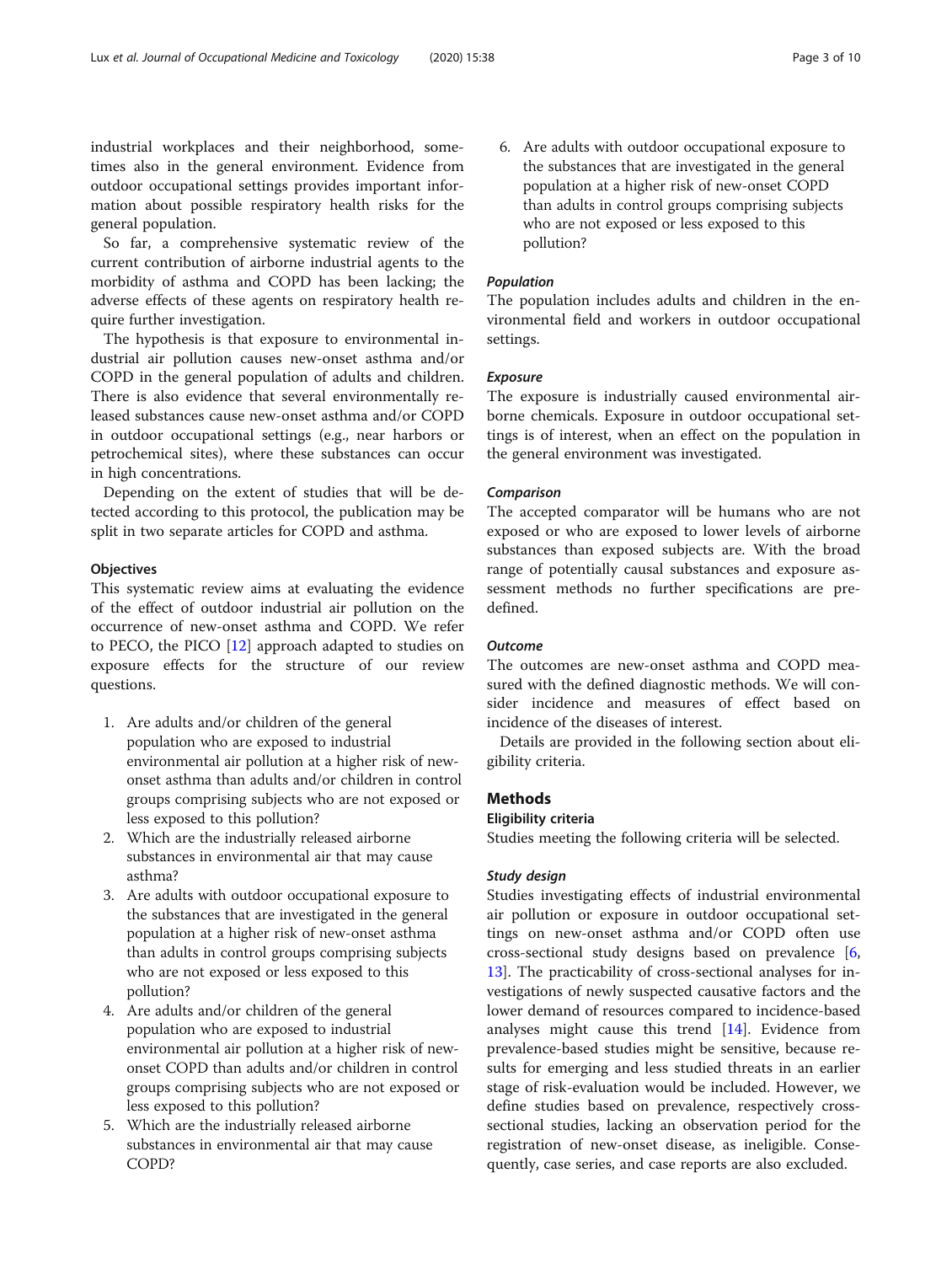The most appropriate observational study designs to indicate a causal relationship between exposure and effect are incidence-based [\[14\]](#page-9-0). Therefore, we will include incidence studies (e.g., cohort studies) and incidence case-control studies [\[14\]](#page-9-0). Inclusion of this higher level of evidence may lead to the most specific and sound results.

Systematic reviews and meta-analyses are ineligible. However, if relevant for the objective, we will keep them for the screening of reference lists.

#### Time frame

Articles of the time period from 2000 to the current year are of interest. The reason for this limitation is changes in regulations and production processes over time. We expect them to have an impact on quality and quantity of substances released into environmental air. We determined studies that have been published within the last 20 years as being representative for the exposures that might be currently relevant and comparable.

#### Population

The eligible population is adults in the environmental and in the outdoor occupational field. Children are eligible in the environmental field. Workers are included when the outdoor workplace is attributable to industry and according to the exposure of interest.

Populations are eligible when at least a part is reportedly exposed to the pollutants of interest. All subjects or groups need to have a known exposure status.

#### Exposure

Airborne exposure to chemicals released from industrial processes is eligible. Examples are petrochemicals, polycyclic aromatic hydrocarbons (PAH), formaldehyde, chlorine, ammonia, nitric oxides, isocyanates, acid anhydrides and metals (metal salts). Man-made mineral matter (e.g., cement dust) is also included. Chemical pollution caused by fertilizers or processed organic matter, such as ammonia from manure is included. However, allergens, e.g., pollen, fungi, and the common allergens in workplaces (e.g., wheat flour, latex, animal dander and enzymes) are not eligible. Naturally occurring minerals, such as silica and asbestos, are also excluded. Radiation and exposure to chemical warfare agents in bellicose conflicts are ineligible. Particular matter (PM) of unspecified constituents and gaseous emissions are explicitly included. The definition of the term "industry" used in this systematic review is: "companies and activities involved in the process of producing goods for sale, especially in a factory or special area" [\[15](#page-9-0)]. In this sense, the authors explicitly include the branches agriculture, construction, and electricity generation.

Environmental exposure is eligible when it is caused by the release of airborne pollutants from industrial processes into environmental air.

There are no limitations to the method of exposure assessment for eligibility. However, data based on actual measurements are desirable and of higher quality, i.e., personal air monitoring or ambient air monitoring. Studies can also determine exposure statuses based on geographic proximity to a known source of industrial air pollution. This would be a surrogate for measurement data, which relies on the assumption that quantities of pollutants are higher close to industrial sources and lower further away. Confirmation of nearby sources of pollution by questionnaire data is possible. Environmental modeling that can use different kinds of data with various methods is accepted. Occupational exposure is eligible when airborne substances in outdoor workplaces are also found in environmental air. Consequently, available studies on health effects in the environment determine the eligibility of studies on substances in the occupational field (e.g., formaldehyde).

Presence and/or concentration of exposure in the air of workplaces have to be monitored. Alternatively, the presence of substances in a workplace must be apparent, because exposure to a certain material of interest was verified under comparable conditions, e.g., asphalt paving in road construction. Biomonitoring is not obligatory.

If the exposure is mixed, e.g., dusts or complete emission of industrial origin, but contains eligible substances, the study will be included.

Household exposure is not defined as industrial in this review and therefore excluded. Examples are fuel aerosols released by domestic cooking as well as cooking in the streets, use of domestic chemicals and household products.

Traffic air pollution in public spaces is not included in the scope of this review, despite a share that might be attributable to industrial activities (e.g., transport of materials and products).

If a study reports effects of chemicals that usually enter the human organism in a different way than via the respiratory tract and respiratory exposure is not proven and mentioned (e.g., Bisphenol A), the study will be excluded.

We refer to exposure that is present in outdoor air and that is not enclosed resp. confined to compartments, e.g., in buildings, with the term "environmental exposure". The term "environmental air" corresponds to outdoor air in the same sense throughout this protocol.

#### Comparison

For the estimation of measures of effect, cohort studies may compare a group of subjects exposed to industrial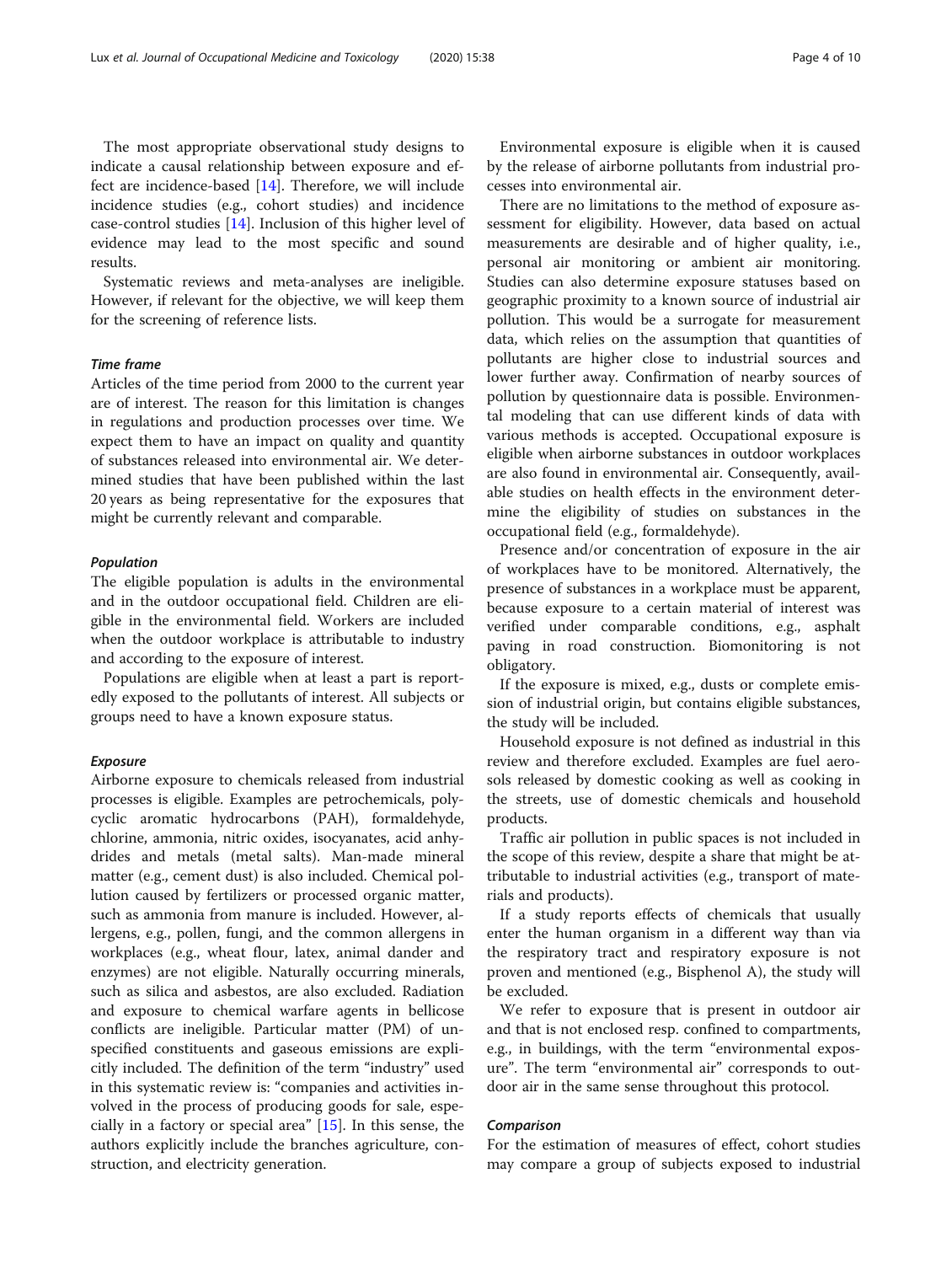air pollution with a control-group of non-exposed subjects. Sometimes, a control-group consists of subjects exposed to lower levels of the investigated pollution than the exposed group. Case-control studies also require exposure statuses assigned to all subjects for the estimation of effect measures. Usually, the statuses are exposure and no exposure among both cases and controls. However, comparisons are not required for eligibility, i.e. if a study reports incidence. Moreover, with the broad range of potentially causal substances and methods of exposure assessment, controls in studies of interest may have different characteristics. Therefore, specific characteristics of the comparisons, e.g., certain cut-off values, are inconsiderable for eligibility. However, selection and comparability of controls are part of the quality assessment.

# Statistical measures

Risk ratio, odds ratio, hazard ratio, incidence rate ratio, cumulative incidence, and incidence rate of new-onset asthma and COPD are the eligible statistical measures.

#### Diagnosis of the condition of interest

We determine the following criteria and references for the diagnosis of the conditions of interest new-onset asthma and COPD.

We determine studies that rely on diagnosis of asthma according to the ERS, ATS and/or GINA guidelines  $[16–18]$  $[16–18]$  $[16–18]$  $[16–18]$  $[16–18]$  to be of high quality concerning diagnosis.

Diagnosis of COPD according to the leading international guidelines of the ERS, ATS and GOLD [\[19,](#page-9-0) [20](#page-9-0)] for adults and children is likewise determined as high quality.

For example, a forced expiratory volume in 1 s over forced vital capacity ratio (FEV1/FVC) below the 5th percentile, the lower limit of normal (LLN) and the equivalent to a z-score of  $-1.645$ , is the diagnostic criterion of ERS/ATS distinguishing between a healthy and potentially pathologic lung function [[16\]](#page-9-0). A postbronchodilator FEV1/FVC below 70% of the predicted ratio is the limit for a diagnosis of COPD according to GOLD [\[16](#page-9-0), [19](#page-9-0)].

There may be particular studies that do not explicitly mention these references. In such cases, we accept reporting of the diagnostic measures and limits that the aforementioned guidelines demand as equivalent.

The reference of a particular study to a diagnostic standard will be traced to a previous publication if indicated.

Diagnosis of asthma and COPD by a physician is the minimum diagnostic criterion for inclusion in qualitative and/or quantitative analysis. Studies using data in accordance with the aforementioned criteria provided by registries or collected with questionnaires are explicitly

eligible. Registries may use appropriate case definitions for asthma and COPD, and questionnaires may ask for diagnoses by a physician. Definitions of the outcomes that are based on symptoms alone are not accepted for inclusion.

#### Report characteristics

The language of included reports is English. Articles in other languages than English will not be processed.

Articles need to be published in indexed (MEDLINE, EMBASE or Web of Science) scientific journals and subjected to peer review.

We exclude grey literature (conference abstracts/proceedings, theses, etc.), letters to the editor, and unpublished data. If comments or letters to the editor refer to eligible studies, they will be included as adjuncts to the particular article.

#### Information sources

We will develop electronic literature search strategies using MeSH terms (Medical subject headings) and text words. The electronic searches will be applied to MEDL INE (OVID interface, 2000 onwards), EMBASE (OVID interface, 2000 onwards), and Web of Science (2000 onwards). The literature search will be limited to human subjects and articles in the English language.

We will scan the reference lists of the articles undergoing full-text screening for inclusion/exclusion for relevant articles in order to ensure coverage of the relevant literature. Likewise, we will scan the reference lists of relevant systematic reviews and meta-analyses detected by the electronic search.

Articles from collections of the authors that are identified as potentially relevant can also be introduced into the study selection process.

#### Search strategy

We will search quantitative studies that include the eligible statistical parameters. No restriction of study types is included into the electronic search strategy. Validated filters, preferably functions provided by the databases, for studies on human subjects and English full texts will be applied.

The search period from 2000 to the current year will be implemented and the search be updated after 12 months.

We provide the full electronic search strategy in the [supplementary material](#page-8-0).

Additional to manual sorting, a validated filter of the SIGN initiative will help to identify systematic reviews and meta-analyses among initial search results [\[21\]](#page-9-0).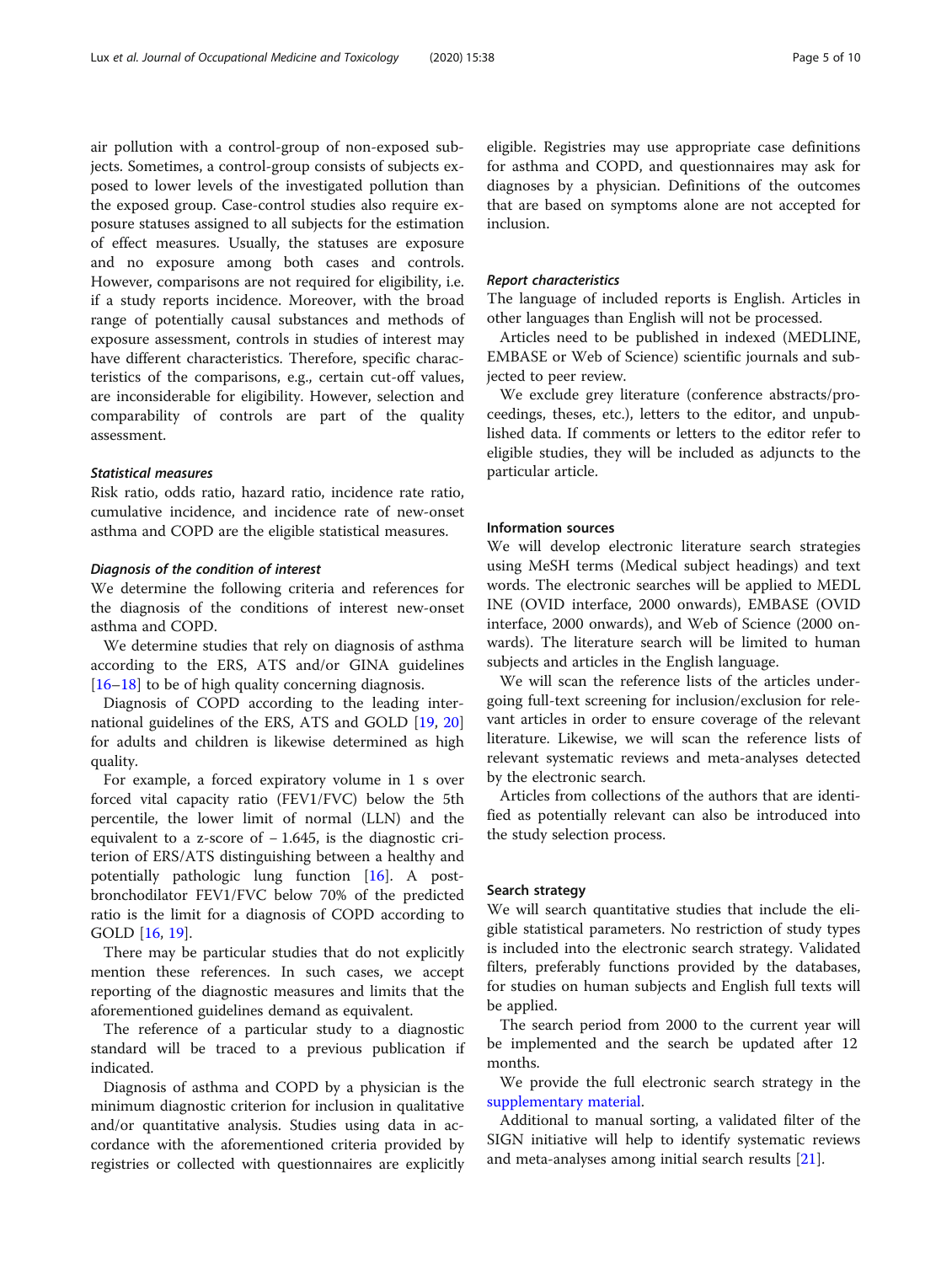# Study records

# Data management

References of literature search results will be imported into a citation software, cleared from duplicates, and saved in an export format for documentation. We will use the software Rayyan [\[22\]](#page-9-0) or an alternative for screening purposes and manage the systematic review tasks with appropriate document formats and folders. We will retrieve and store the required full texts. Full texts and the required forms for inclusion/exclusion, data extraction, and bias and quality assessment will be distributed to the reviewers for collaborative work.

#### Selection process

We will identify and remove duplicate references from the initial search results of the three databases. For this purpose, we will use functions of the reference management software EndNote and the screening management software Rayyan [\[22\]](#page-9-0).

We will screen all titles and abstracts of the extracted references for relevance independently and in duplicate.

One reviewer will screen all records alone and a group of the remaining reviewers will split the records for a parallel screening round. Initial selections of the latter will be further evaluated by other reviewers involved in the parallel screening. Conflicts will be discussed until an agreement is reached.

All records that will be selected by both parallel screenings will undergo the subsequent process for study inclusion.

The references of studies on occupational exposure will be checked for a match with studies on environmental exposure. Studies investigating occupational exposure of the same type as studies on environmental exposure will be kept. However, studies on exposures to substances exclusively investigated in the occupational field will be excluded.

The full-text inclusion assessment of all remaining articles from title/abstract screening will be performed using a self-developed form. We will pilot the inclusion form and apply the final version to the full texts. Two reviewers will assess independently and in duplicate allocated packages of the full texts for eligibility. If discrepancies persist after being discussed by the two reviewers, a third reviewer will decide. This reviewer must have the best expertise on the subject among the remaining reviewers. If necessary, the whole group will discuss the discrepancy. After the full-text inclusion assessment, the remaining reports will undergo a duplicate reporting check.

# Data collection process

We will develop an extraction form and pilot it. One reviewer will independently extract data from the included articles using the final form. A second reviewer, who works with the allocated package of included studies, will retrace extracted data and discuss discrepancies until consensus is reached. If the two reviewers do not reach consensus, a third reviewer will decide. This reviewer must have the best expertise on the subject among the remaining reviewers. If necessary, the whole group will discuss the discrepancy.

#### Data items

We provide this list of information that we plan to seek. Identification of the study:

- title
- $\bullet$  ID number
- year of publication
- journal<br>• authors
- authors

Characteristics of the study population:

- number of included individuals
- age
- $\bullet$  sex
- $\bullet$  weight<br> $\bullet$  body h
- body height
- health status, i.e. co-morbidity
- stage, resp. severity of the disease<br>• disease entity and/or syndrome
- disease entity and/or syndrome
- social or cultural characteristics (e.g., education level and income)
- occupation
- $\bullet$  ethnicity<br> $\bullet$  geograph
- geographic information<br>• symptoms
- symptoms<br>• risk factors
- risk factors for COPD or asthma (including smoking)
- level of physical activity

#### Outcomes:

 Definition of the diagnosis of asthma and COPD, including references to guidelines (ATS/ERS, GINA, GOLD) and the specific diagnostic criteria (in particular with FEV1/FVC below the LLN or postbronchodilator FEV1/FVC < 70% of the predicted ratio for COPD).

Study details, methods and results:

- type of study
- start and end of the study
- study duration
- inclusion and exclusion criteria for participation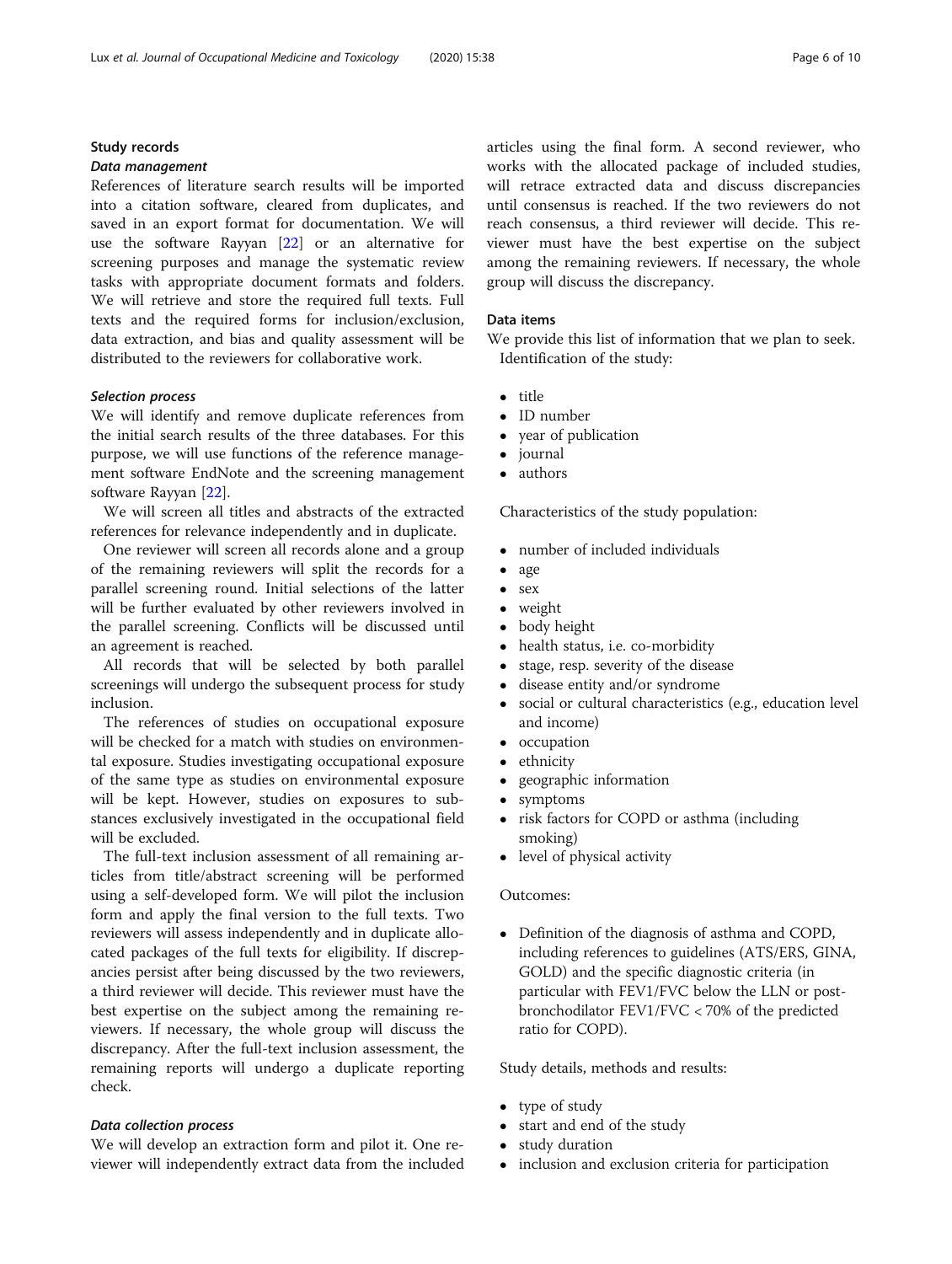- number of exposed groups and comparison groups
- number of participants in each group
- absolute and relative frequencies
- quantification and explanation of withdrawals and exclusions
- duration of follow-up
- statistical method that was used
- statistical measures risk ratio, odds ratio, hazard ratio, incidence rate ratio, cumulative incidence, and incidence rate
- standard error
- sample size
- confidence interval
- number of confounders the calculation of the estimation was adjusted for
- quality of the particular confounders if provided
- baseline risk

# Exposure:

- description of the substance(s) and or mixtures
- method of exposure assessment
- the concentration(s) of substances or mixtures the populations are exposed to or the distance, resp. spatial relationship of the study population to the source of industrial pollution
- description of the industrial source of the substance(s) or mixtures
- duration of exposure
- co-exposures
- use of personal breathing protection

# Other:

- country the study was conducted in
- conflict of interest
- funding source
- key conclusions of the study authors
- issues affecting directness

# Outcomes and prioritization

New-onset of asthma and COPD are our primary outcomes to be collected. This choice is based on the methodologic adequacy of estimations using incidence of disease for investigating associations between exposure and disease.

# Risk of bias in individual studies

We will apply the Newcastle Ottawa Scale (NOS) [[23](#page-9-0)] for the assessment of risk of bias on the individual study level. A table containing all ratings will be provided. If we become aware of a more suitable method, we may switch to the alternative. Resulting information on the risk of bias due to selection, exposure and outcome, e.g.,

the diagnostic standard, will be used for the exploration of heterogeneity in the data synthesis.

# Data synthesis

# Quantitative synthesis

We will evaluate the adequacy of included studies for quantitative analysis. Exposure, study design and comparison need to be sufficiently homogeneous for the conduction of a meta-analysis. Risk ratio and odds ratio may be quantitatively synthesized. Besides these effect measures, reports must must provide data for the calculation of the standard error (sample size, absolute and relative frequencies, confidence interval). We will apply RR and OR simultaneously. For prevalence less than 10%, OR and RR are approximately equal [\[24](#page-9-0)]. For prevalence above 10%, we will stratify OR and RR by study type.

Appropriate data will be pooled using the program R and the "metafor" package [\[25](#page-9-0)]. The restricted maximum-likelihood estimator (REML) will be used for the calculation of grouped data and to explore and handle heterogeneity of datasets. We will apply the random effects model for taking into account the differing characteristics of participants and exposure across similar studies [\[26\]](#page-9-0).

We will narratively synthesize evidence with estimations of RR or OR that is not suitable for a meta-analysis due to deficient comparability. Furthermore, a narrative synthesis is determined a priori for study results provided as hazard ratio, incidence rate ratio, cumulative incidence, and incidence rate.

Depending on the availability of data for meta-analysis we will form groups for separate calculations. We will separately synthesize outcome data for children and adults. The quantitative analysis for adults is further divided into groups for the occupational and the environmental setting. Additional divisions of the aforementioned groups will be undertaken according to the type of exposure. These types may be gases, fumes, dust, particular matter (PM) or man-made mineral matter. Further separation may be indicated by distinctive properties of substances for which available datasets could be found.

We will attempt to contact the authors of particular studies if summary data that are required for quantitative analyses are missing. If data for calculation of the standard error remain unavailable, we will qualitatively review the affected cohort and case-control studies with caution. Quality ratings will involve missing data and the discussion will address the impact of missing data on the findings.

The consistency of quantitative analyses will be visually explored in forest plots evaluating the relation of confidence intervals of effect measures from individual studies to each other. We will formally assess the degree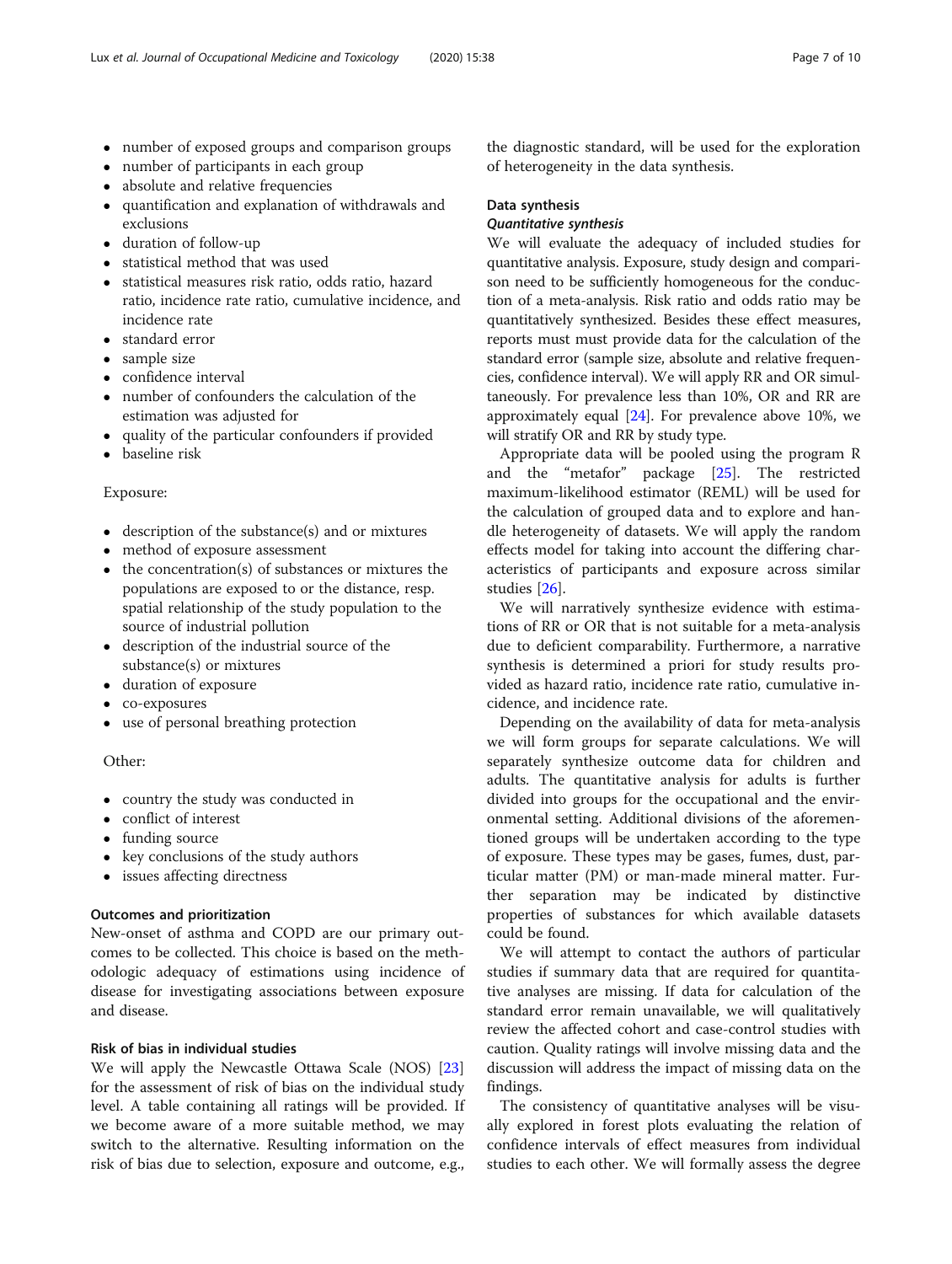of heterogeneity using the  $I^2$  and  $\tau^2$  statistics. Heterogeneity is categorized as low, moderate and high at 25, 50 and 75% respectively [[27\]](#page-9-0). Effects of covariates in metaregression analyses will help to identify causes of heterogeneity.

### Meta-regression and subgroup analyses

We will use meta-regression investigating the effect of several factors on heterogeneity of summary estimates that we determine a priori. These factors are the study type, the diagnostic standard and quality of exposure data. Apart from the pre-stated factors, we will conduct meta-regression including factors as covariates that will be identified in the course of systematic reviewing. Furthermore, particular attention will be paid to gender and co-exposures.

We may undertake subgroup analyses for datasets defined by distinctive properties of substances or mixtures for which available datasets will be found. If risk factors are provided in categories of different burdens of exposure, we will conduct subgroup analyses according to the burden.

#### Narrative summary

We will present narratively summarized evidence in the text and in tables. Results will be associated in groups according to the outcome and the kind of exposure, i.e., the particular causal substance, group of substances or similar mixtures.

# Meta-biases

Risk of bias across studies will be assessed for each outcome using the GRADE (Grading of Recommendations, Assessment, Development and Evaluations) [\[28](#page-9-0)] framework and the corresponding instructions, which includes publication bias as a meta-bias. If we become aware of a more suitable method, we may switch to the alternative. The interpretation of funnel plots will help with the assessment of publication bias in quantitatively analyzed studies.

#### Confidence in cumulative evidence

The GRADE [\[28](#page-9-0)] framework will be used for the determination of the quality of evidence on outcome level. If we become aware of a more suitable method, we may switch to the alternative.

# **Discussion**

We began with the presented systematic review procedure after registration in PROSPERO, in September 2019. In particular, the registered electronic search and the subsequent title/abstract screening for relevance were conducted. The process arrived at the retrieval of the full texts that will be formally assessed for inclusion in the systematic review.

Reviewing the evidence for exposure-effects on newonset disease, we will include incidence studies and incidence case-control studies. However, detecting them requires a comprehensive literature search. Therefore, we used comprehensive but reasonable terms according to our eligibility criteria for the electronic search. This resulted in a relatively high proportion of less likely relevant records. Since a preliminary search had detected many studies on therapy, we implemented specific MeSH terms for their removal. However, other irrelevant records that the final electronic search terms detected were much less contextually definable. Without sufficiently specific terms for their removal, we would have risked a considerable loss of sensitivity and thus relevant articles. Additionally, extended title/abstract screening caused by a broad search approach was not a critical burden for our systematic review group. Therefore, we made no attempt to further raise precision of the electronic search and, considering sensitivity and precision [[29\]](#page-9-0), gave more weight to its sensitivity.

Furthermore, the application of the electronic search strategy to three literature databases revealed a rather low overlap of about 20% of the detected records. This suggests fair coverage of available peer-reviewed articles with EMBASE, MEDLINE and Web of Science, which is in line with methodological recommendations [[1,](#page-8-0) [29](#page-9-0)].

We will screen all reference lists of the retrieved full texts of primary studies, which increases coverage of the eligible literature [[29](#page-9-0)]. Additonally, reference lists of systematic reviews and meta-analyses detected by the electronic search that are relevant to the objective will also undergo screening for articles.

We explained the eligibility of studies reporting incidence and/or measures of effect based on incidence in the protocol. The expected relative infrequency of such studies was confirmed by the first title/abstract screening. Therefore, we decided to screen all initial search results independently and in duplicate. This will reduce the risk of missing important information and the risk of reviewer bias.

Exposure assessment in particular studies can be complex. Besides methods for measuring substances in air, geospatial information technologies can be incorporated for different purposes, e.g., geographic information systems (GIS) for geostatistical interpolation techniques [[30\]](#page-9-0). In fact, several studies investigating a relationship between air pollution and health outcomes, including a case-control study on asthma, used GIS [\[31](#page-9-0)–[33](#page-9-0)]. Consequently, analysis of exposure assessment will be a challenge for the quality assessment in this review.

Our approach covers effects of industrial air pollution if studies reportedly attribute emissions to industry. It will be interesting how eligible studies identified and/or differentiated substances of industrial origin and their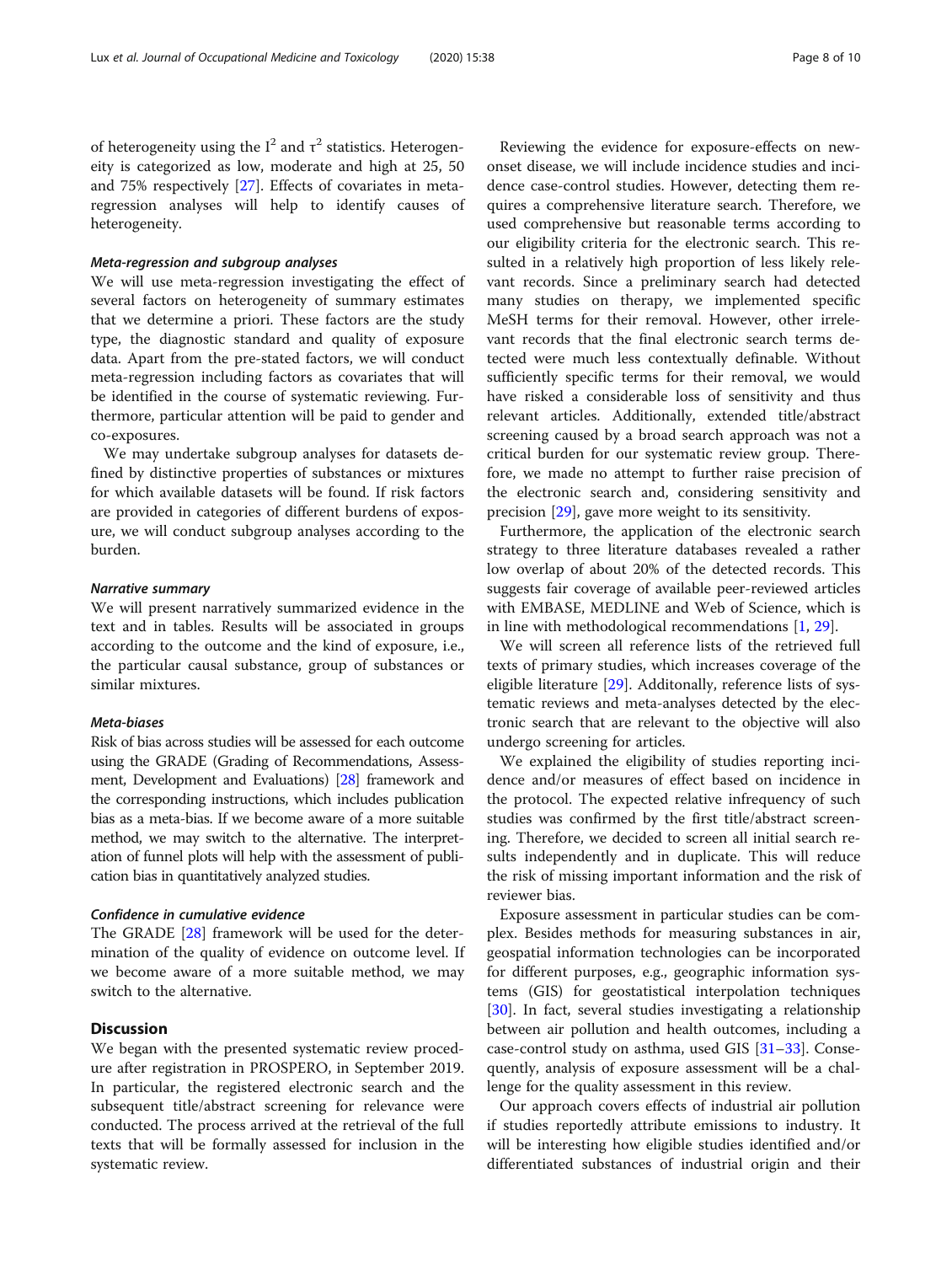<span id="page-8-0"></span>impact. Besides resource requirements of incidence studies, this might be a crucial aspect for the availability of eligible articles.

Moreover, we will include the current evidence on biological plausibility of health effects for interpreting the findings. Mechanistic studies will support the discussion of causal relationships indicated by the eligible observational studies [\[34](#page-9-0)–[36\]](#page-9-0).

By interpreting our findings we will take into consideration present knowledge including existing reviews and meta-analyses and point to the new aspects that our work adds. It can be assumed that our results can be used for appropriate future precaution and preventive measures.

#### Supplementary Information

The online version contains supplementary material available at [https://doi.](https://doi.org/10.1186/s12995-020-00289-6) [org/10.1186/s12995-020-00289-6.](https://doi.org/10.1186/s12995-020-00289-6)

Additional file 1. PRISMA-P (Preferred Reporting Items for Systematic review and Meta-Analysis Protocols) 2015 checklist: recommended items to address in a systematic review protocol.

Additional file 2. Search strategy used in the systematic review.

#### Abbreviations

ATS/ERS: American Thoracic Society/ European Respiratory Society; DALY: Disability-adjusted life years; DiMoPEx: Diagnosis, Monitoring and Prevention of exposure-related non-communicable diseases; EU-COST: European Union-European Cooperation in Science and Technology); GRADE: Grading of Recommendations, Assessment, Development and Evaluations; FEV1/FVC: Forced expiratory volume in 1 s over forced vital capacity ratio; GINA: Global Initiative for Asthma Management and Prevention; GOLD: Global Initiative for Chronic Obstructive Lung Disease; LLN: Lower limit of normal; MeSH: Medical subject headings; NCD: Noncommunicable disease; NOS: Newcastle Ottawa Scale; NO<sub>2</sub>: Nitrogen dioxide; OR: Odds ratio; PM<sub>2.5</sub>: Particulate matter with a diameter of 2.5 μm or less; PRISMA: Preferred reporting items for systematic review and meta-analyses; PRISMA-P: Preferred reporting items for systematic review and meta-analysis protocols; PROSPERO: International database of prospectively registered systematic reviews; REML: Restricted maximumlikelihood estimator; RR: Risk ratio; SIGN: Scottish Intercollegiate Guidelines Network

#### Acknowledgements

We thank Prof. Peter Schlattmann and Dr. Thomas Lehmann, Institute of Medical Statistics, Computer and Data Sciences, University Hospital Jena, Germany, for statistical consulting. The authors recognize Prof. Dr. Lygia Therese Budnik for the important role that she played in developing this manuscript. Dr. Budnik died on November 20, 2020; we dedicate this article to her memory.

#### Authors' contributions

All authors took part in the development of the scope and/or the selection criteria. HL drafted the protocol and further developed the draft with HO, XB, JPT, EN, and LB. HL developed the search strategy together with HO, XB and EN. HL is the guarantor of the systematic review. The author(s) read and approved the final manuscript.

#### Funding

The protocol is part of the systematic review which is funded by EU-COST action DiMoPEx (funding reference number CA-15129; to LTB). The COST action is supported by the EU Framework Program Horizon 2020. HO's work is supported by the Estonian Ministry of Education and Research Grant IUT34– 17. JL's contribution is funded within a project by the Swedish Research Council for Health, Working Life and Welfare (FORTE, number 2017–00690). Open Access funding enabled and organized by Projekt DEAL.

#### Availability of data and materials

The supplementary material of the systematic review article will provide data extracted from primary studies.

#### Ethics approval and consent to participate

No ethics approval is required for conducting the systematic review.

#### Consent for publication

All authors agreed to publish this protocol.

#### Competing interests

The authors declare that they have no competing interests.

#### Author details

1 Occupational, Social and Environmental Medicine, University Hospital Jena – Friedrich Schiller University Jena, Erlanger Allee 103, 07747 Jena, Germany. 2 Department of Psychiatry and Psychotherapy, Ruppiner Kliniken, Neuruppin, Germany. <sup>3</sup> European Society for Environmental and Occupational Medicine, Berlin, Germany. <sup>4</sup>Emeritus University of Hamburg, Hamburg, Germany.<br><sup>5</sup>Translational Toxicology and Immunology Unit Jostitute for Occupatio <sup>5</sup>Translational Toxicology and Immunology Unit, Institute for Occupational and Maritime Medicine, University Medical Center Hamburg-Eppendorf, Hamburg, Germany. <sup>6</sup>Environmental Health Department, National Institute of Health, Porto, Portugal. <sup>7</sup>EPIUnit - Instituto de Saúde Pública, Universidade do Porto, Porto, Portugal. <sup>8</sup>Institute of Family Medicine and Public Health University of Tartu, Tartu, Estonia. <sup>9</sup>Department of Physics, Kaunas University of Technology, Kaunas, Lithuania. 10EA4324 ORPHY Laboratory, Occidental Brittany University Brest, Brest, France. <sup>11</sup>Ergonomics and Aerosol Technology, Lund University, Lund, Sweden. 12Chair and Institute of Environmental Medicine, UNIKA-T, Technical University of Munich and Helmholtz Centre Munich, Augsburg, Germany. 13Laboratory of Occupational & Environmental Respiratory Diseases, Division of Immunology, Allergy and Asthma, Department of Pulmonary Medicine, Faculty of Medicine, EGE University, Izmir, Turkey. <sup>14</sup>Section of Sustainable Health, Umea University, Umea, Sweden.

#### Received: 2 April 2020 Accepted: 8 December 2020 Published online: 28 December 2020

#### References

- Shamseer L, Moher D, Clarke M, Ghersi D, Liberati A, Petticrew M, et al. Preferred reporting items for systematic review and meta-analysis protocols (PRISMA-P) 2015: elaboration and explanation. BMJ. 2015;350:g7647.
- 2. Liberati A, Altman DG, Tetzlaff J, Mulrow C, Gøtzsche PC, Ioannidis JPA, et al. The PRISMA statement for reporting systematic reviews and meta-analyses of studies that evaluate healthcare interventions: explanation and elaboration. BMJ. 2009;339:b2700.
- 3. World Health Organisation. Noncommunicable diseases. 2018. [https://www.](https://www.who.int/news-room/fact-sheets/detail/noncommunicable-diseases) [who.int/news-room/fact-sheets/detail/noncommunicable-diseases](https://www.who.int/news-room/fact-sheets/detail/noncommunicable-diseases). Accessed 22 Jan 2020.
- 4. World Health Organisation (WHO). Global status report on noncommunicable diseases. Geneva: World Health Organisation; 2010.
- 5. World Health Organisation (WHO). Ambient air pollution: a global assessment of exposure and burden of disease. Geneva: World Health Organisation; 2016.
- 6. Wichmann F, Muller A, Busi L, Cianni N, Massolo L, Schlink U, et al. Increased asthma and respiratory symptoms in children exposed to petrochemical pollution. J Allergy Clin Immunol. 2009;123(3):632–8.
- 7. Khreis H, Cirach M, Mueller N, de Hoogh K, Hoek G, Nieuwenhuijsen MJ, et al. Outdoor air pollution and the burden of childhood asthma across Europe. Eur Respir J. 2019;54(4):1802194.
- Khreis H, et al. Exposure to traffic-related air pollution and risk of development of childhood asthma: a systematic review and meta-analysis. Environ Int. 2017;100:1–31.
- 9. Kogevinas M, Zock JP, Jarvis D, Kromhout H, Lillienberg L, Plana E, et al. Exposure to substances in the workplace and new-onset asthma: an international prospective population-based study (ECRHS-II). Lancet. 2007; 370(9584):336–41.
- 10. Blanc PD, Annesi-Maesano I, Balmes JR, Cummings KJ, Fishwick D, Miedinger D, et al. The occupational burden of nonmalignant respiratory diseases. An official American Thoracic Society and European